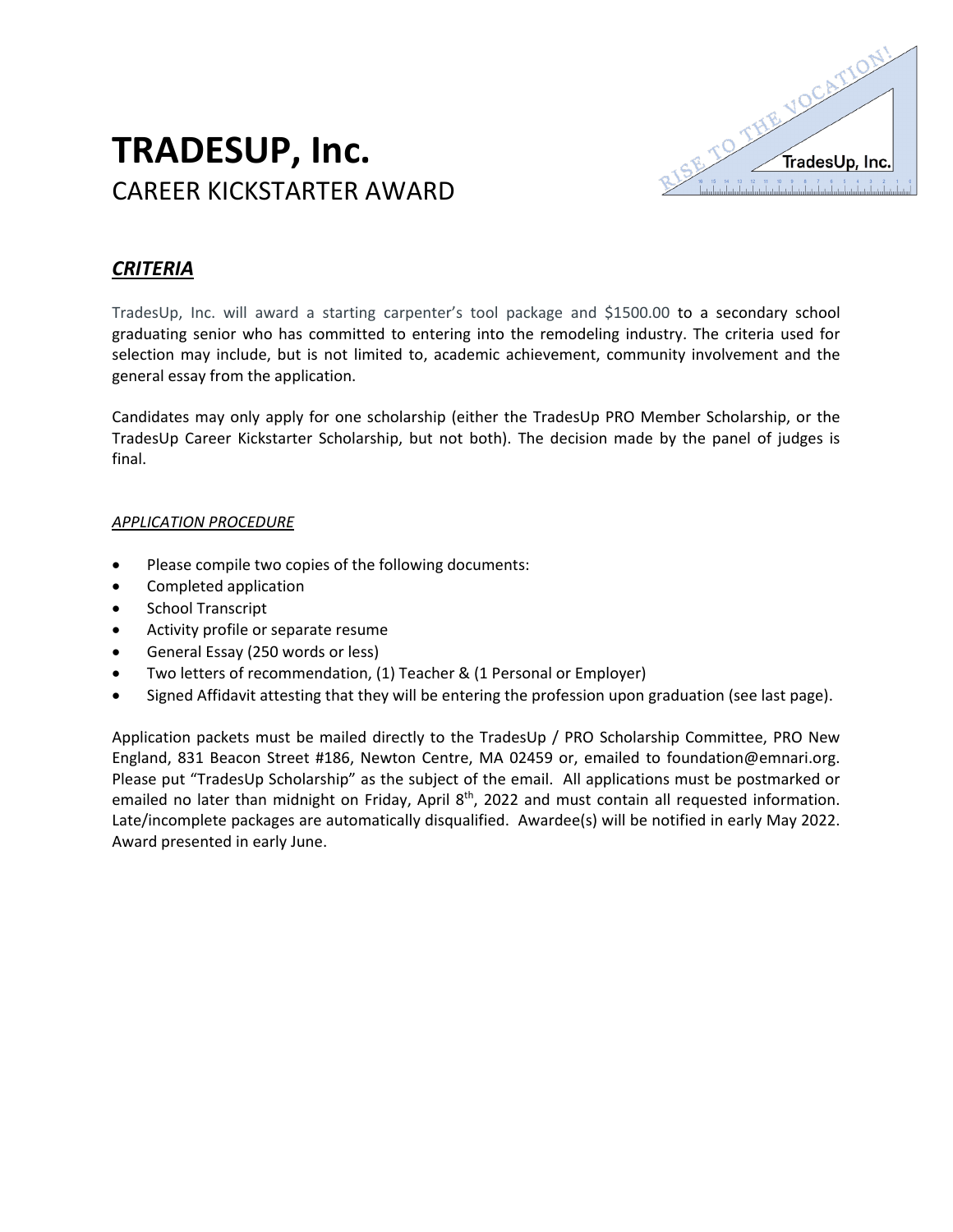

# **APPLICATION**

| <b>FINANCIAL INFORMATION</b>                                  |                                                                                     |
|---------------------------------------------------------------|-------------------------------------------------------------------------------------|
|                                                               | Brief paragraph demonstrating financial need or special circumstances you may have: |
|                                                               |                                                                                     |
|                                                               |                                                                                     |
|                                                               |                                                                                     |
|                                                               |                                                                                     |
| <b>EXTRA-CURRICULAR INFORMATION</b>                           |                                                                                     |
| List any jobs you have held while in school:                  |                                                                                     |
|                                                               |                                                                                     |
|                                                               |                                                                                     |
| Extra-curricular, Volunteer and Outside-of-school activities: |                                                                                     |
|                                                               |                                                                                     |
|                                                               |                                                                                     |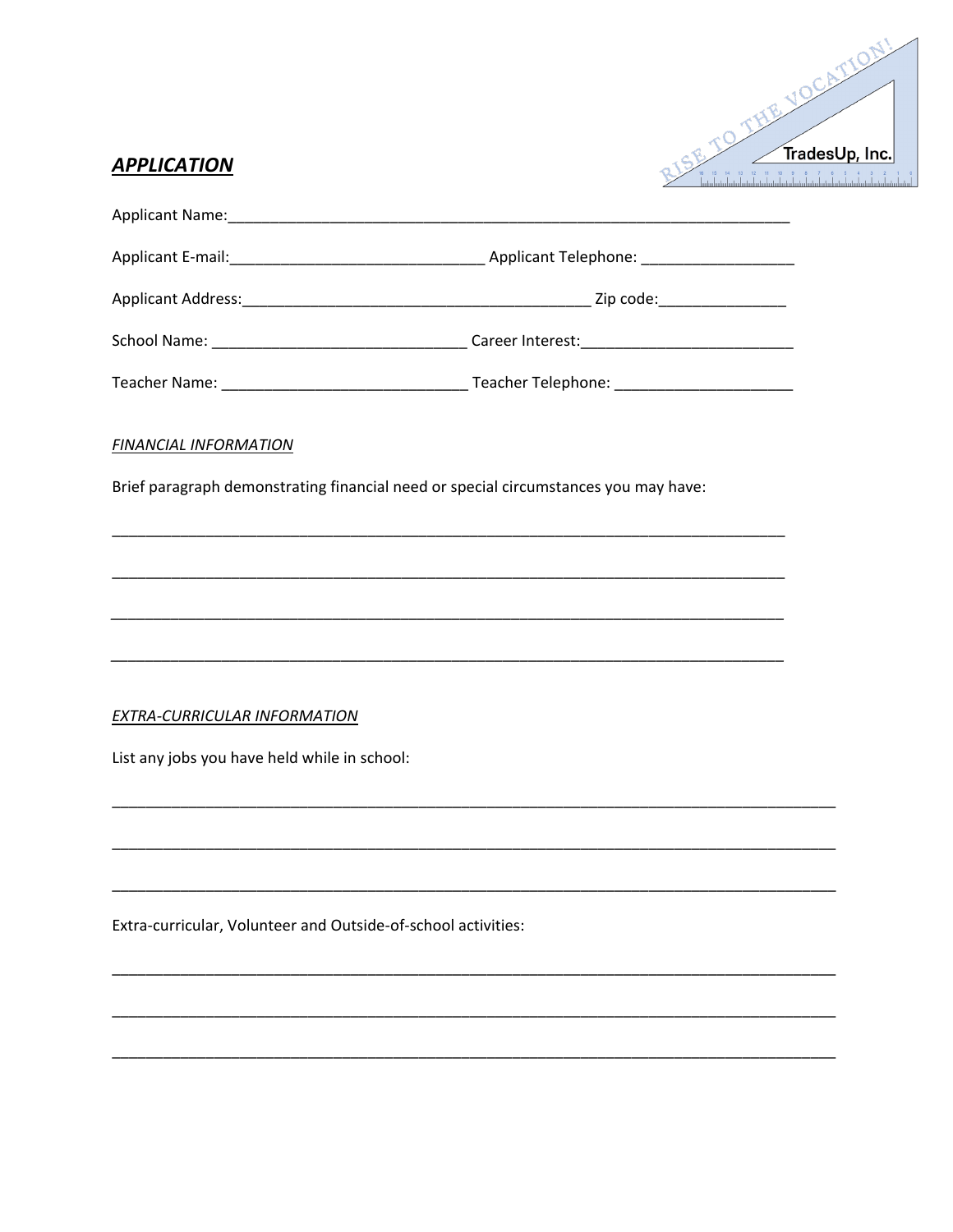## *REFERENCE:*



Please provide two written letters of recommendation, one of which should be from one of your

teachers. Also, please provide the following contact information for that teacher:

Name: \_\_\_\_\_\_\_\_\_\_\_\_\_\_\_\_\_\_\_\_\_\_\_\_\_\_\_\_\_\_\_\_\_\_ Phone Number: \_\_\_\_\_\_\_\_\_\_\_\_\_\_\_\_\_\_\_\_\_\_\_\_\_\_

## *GENERAL ESSAY*

In 250 words or less, (on a separate page) please choose one of the following questions:

- Why are you a worthy candidate to receive this scholarship?
- Have you had a difficult personal or academic challenge you faced? How did you overcome it?
- Have you any ideas to benefit the Remodeling Trades?
- Why do you want to go into the trades?

OPTIONAL: Specify below anything else you think the committee might want to consider in evaluating your application.